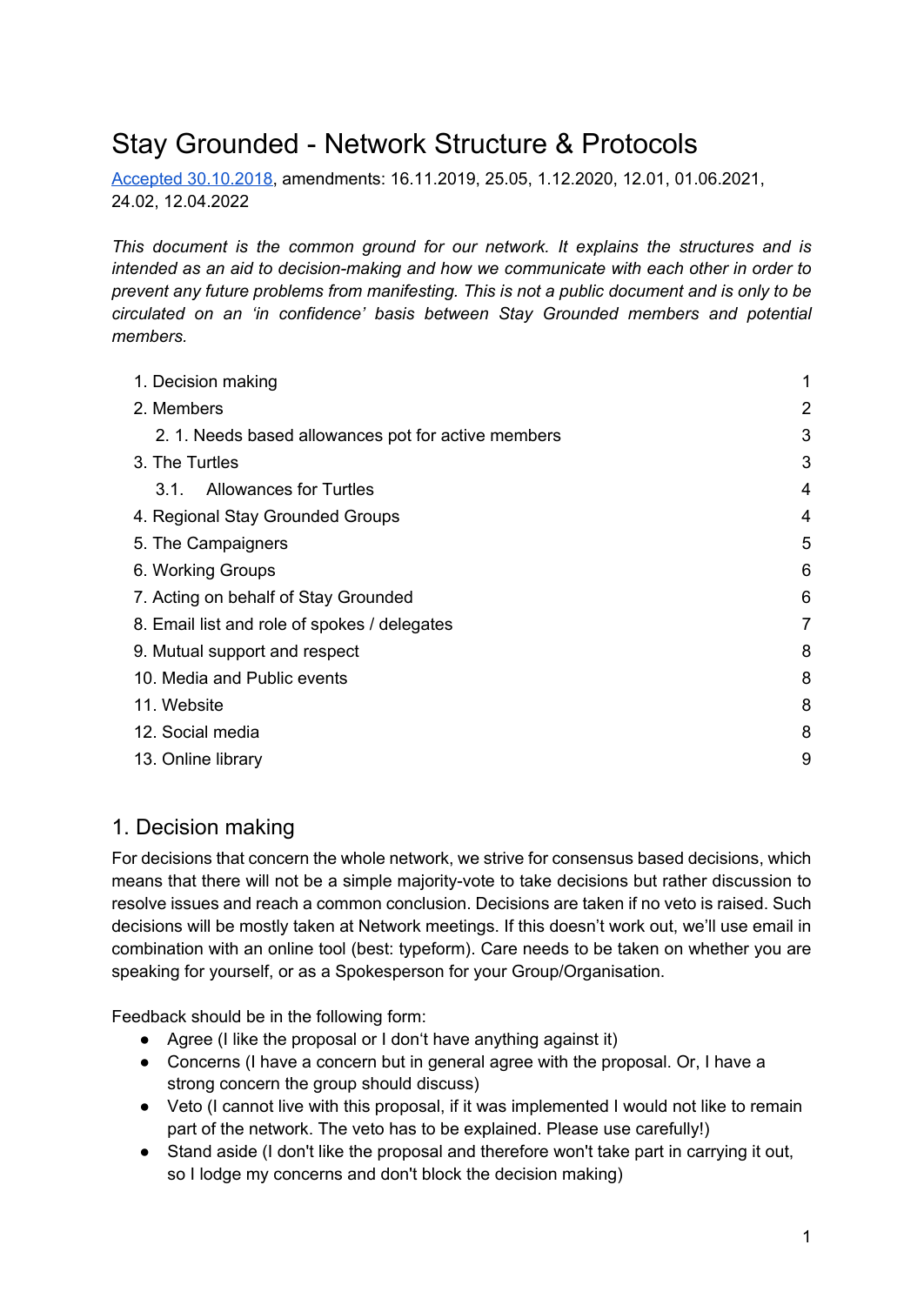● Abstain (I don't know or I don't care or I'm new to this group and shouldn't take this decision)

Consensus is a purer form of democracy than majority vote. It needs patience and careful use of opposition (vetoes), good feeling for the group etc. These are the grounds on which this can work:

People who are very new to the Network or not actively involved, should be careful to raise strong opinions and should probably not use a veto. Generally, it is more important that those whom the decision will concern most, like those who will continue working on the activity (working group, campaigners etc.) should agree with the decision.

If the meeting/group feels that a person is misusing a veto it could mean that a proposal & decision is made to override the veto or person (for example, the person uses vetoes excessively; is not constructive, does not explain him\*herself; not on the grounds of the Position Paper; infiltration of the network). A veto is something that is often only used once in a lifetime.

If decisions are taken at meetings, we will ask for the above different forms of agreement/disagreement. If decisions are taken via an email list, a proposal should be made with a deadline for responses/answers (at least one week, if possible). No response means approval or abstention. If there are concerns, it should be stated whether they are minor or major objections, or a stand-aside position, and a reason should be given. In case a consensus is hard to achieve, the Turtles (see below) will be approached to propose a way forward. For urgent sign-ons, comments and other non-routine communication in line with the Stay Grounded position paper, decisions can be taken by the campaigners.

#### <span id="page-1-0"></span>2. Members

Organisations and Groups can become Members of Stay Grounded if they support the Position Paper and if their day-to-day work and own positions match. We don't accept membership from the private sector or of political parties, in order to remain independent. The campaigners will be the ones in contact with new members and have the responsibility to reject member requests that do not fit with the network positions. In case of that being unclear, the whole network will be asked.

- The new group will submit 10-20 words as a description and (if available) a logo for inclusion on the "Member Groups" page of the website and allocate spokespeople for the email list and for meetings.
- If the new group has a website and social media, it makes its membership and the Position Paper visible.
- Members can or should actively participate in our consensus-based decision making and in our activities (Network meetings, actions, etc.)
- Members support the Network with financial contributions depending on their financial situation - this might be 20-100€ or more a year, or nothing. Contributions help cover the overhead costs of the network, such as network meetings and coordination. A yearly report of network activities for members informs members of the network's activities.
- Members are invited to give feedback to the Turtles and Campaigners. Only through constructive critique and support can the Network can grow stronger.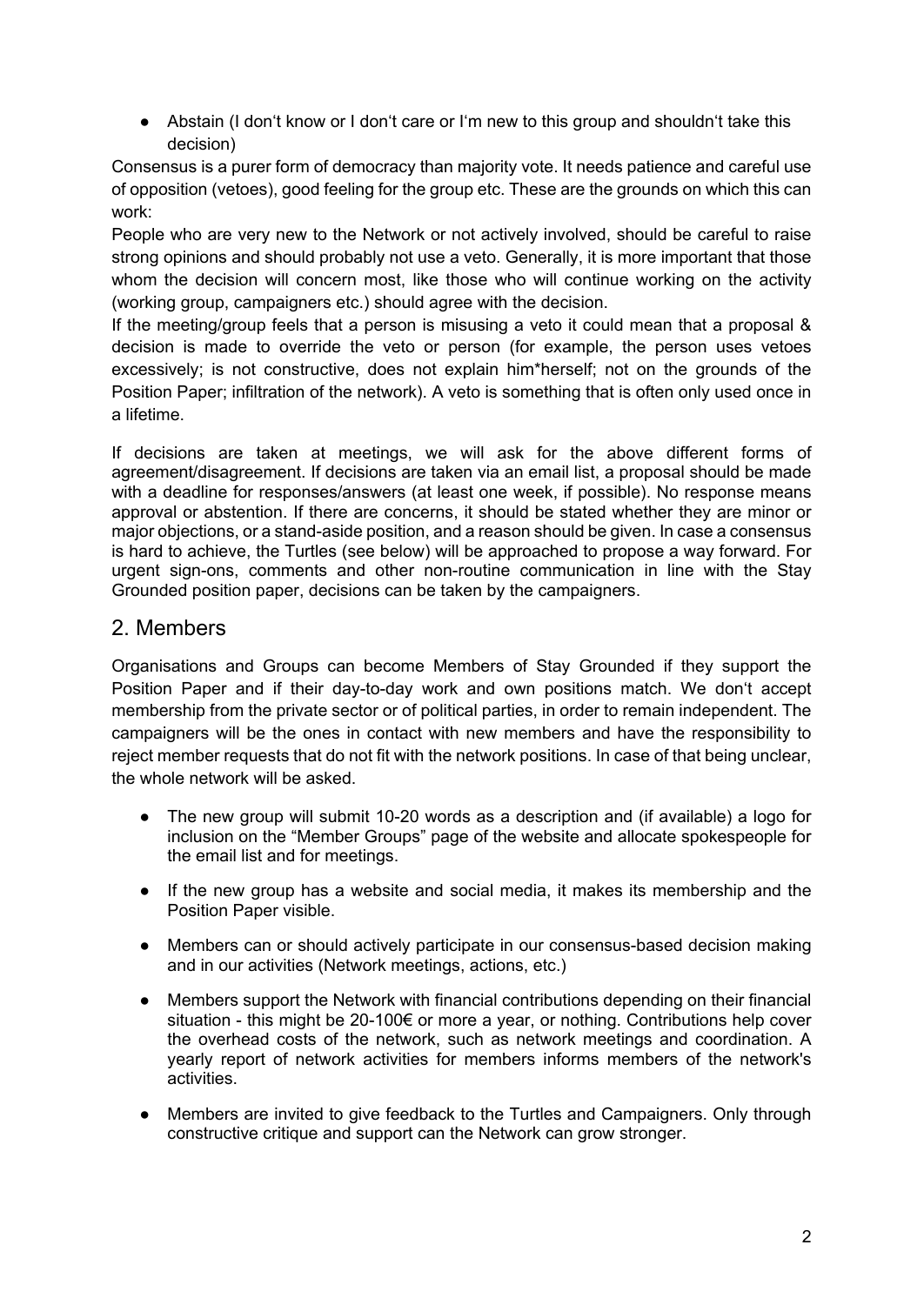## <span id="page-2-0"></span>2. 1. Needs based allowances pot for active members

Stay Grounded will, funding dependent, set aside a pot of about 3000 € for needs-based allowances for of active members in the network. Often, individuals take on big tasks. The network cannot live without this voluntary engagement of it's members. Some people might like to be more active but cannot afford doing so because they need to do paid work that leaves no time for these activities. In such cases where people would like to get active on a needed task, but would need money for it, they can apply to the volunteers-pot.

**Criteria and decision:** The money in this pot is meant to support activities that are relevant to and fit the strategy of the network such as: working groups: coordination, active participation/research, regional group coordination, giving workshops/talks as multipliers. An informal application with the description of planned activities needing financial support can be sent to [info@stay-grounded.org.](mailto:info@stay-grounded.org) An honest assessment of personal needs will be necessary. The network coordination team of Stay Grounded will manage the pot and distribute the allowances according to the proclaimed needs and capacities of the pot. The claims should be made transparent in the respective working groups or with people with comparable activities. It will be mostly a "first-come-first-serve" principle, but half of the pot will remain untouched for the last half of the year, for urgent requests coming up at a later stage. To enable several people to make claims, there is a limit of max. 500€ per claim.

**Who can apply?** We especially encourage people from GS countries to apply because this is where our network decided to put a focus on strengthening its work. Turtles might also claim from this pot, for work that is not directly related to the Turtles activities (for allowances for Turtles activities see 3.1).

#### <span id="page-2-1"></span>3. The Turtles

The Turtles are our coordination group, consisting of at least 4 spokespeople from our members or individual Stay Grounded members. They are "elected" (through asking for objections against Turtles candidates) at each Network meeting. Between network meetings, the Turtles have the power to add advisors to the Turtles group if they feel that this will improve the global diversity of the group or provide a valuable perspective. This person can stand for election at the next network meeting.

The Turtles have an online call about once a month and a seperate coordinating email list. A minimum of a third of the Turtles members (not counting the campaigners) should be present in order to take decisions. The minutes are sent around right after the call, and Turtles that weren't present at a call have 3 days in order to question decisions that were taken at the call.

The functions of the Turtles are:

- Advisory board: The Turtles function as advisory board, in case the campaigners need feedback/advice. For example, if someone has a proposal for a new project, this can first be discussed by the Turtles. The Turtles decide if it makes sense to propose this to the whole network.
- Oversight: The Turtles guarantee that the process continues, that decisions are implemented and have an overview of what needs to be done. The Turtles have the opportunity and obligation to have an overview of the activities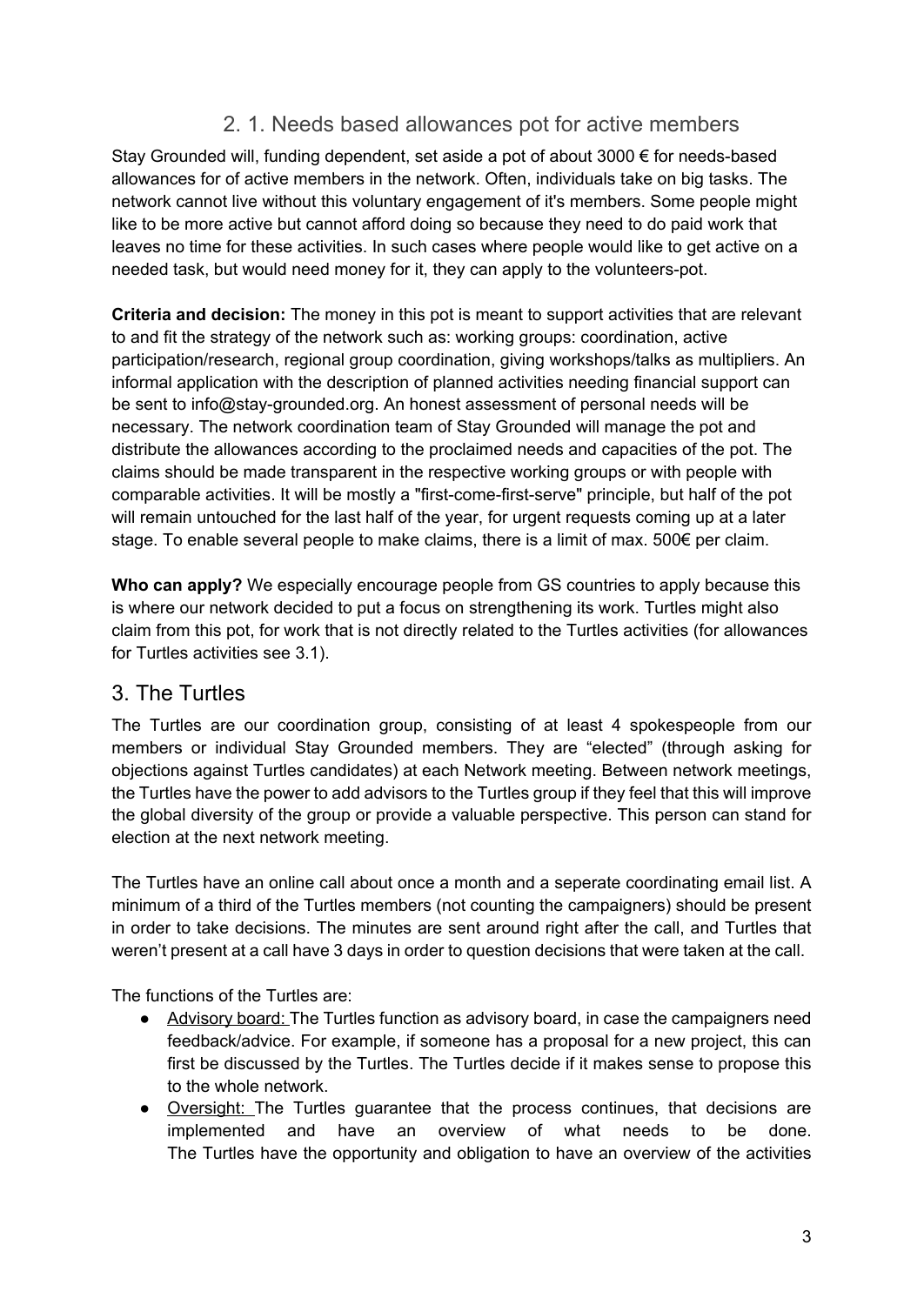of Stay Grounded, in order to be able to intervene in case decisions from network meetings/email decisions are not being implemented, or implemented differently.

● Taking decisions: The Turtles take minor decisions where necessary for a process to start/continue, in case it would be annoying for the whole network to be consulted (e.g. how many logo proposals do we ask for!). Strategic and directional decisions that concern the whole network, must first be discussed with the Turtles, and then Turtles decide whether the whole network needs to be consulted (in case the decisions are major).

A new project is decided by the whole network > new project strategy is agreed by Turtles > but the detailed working on projects is done by the Campaigners or working groups. The Turtles are regularly informed about steps of projects. Turtles are particularly welcome from outside Europe.

## <span id="page-3-0"></span>3.1. Allowances for Turtles

Members of Turtles attend monthly calls and fulfil other obligations of their role (see 3. [Network Structure and Protocols](https://stay-grounded.org/wp-content/uploads/2019/12/Network-Structure-Protocols.pdf)). They are volunteers. There is a limited pot of money available from which claims for an 'Allowance' can be made by Turtles members who are of limited income or need financial assistance.

There is a budget of 1000€ per year dedicated to these Allowances. This budget is contingent on general fundraising and will be reviewed at every annual network meeting.

Each Turtle can claim allowances after being elected for the amount they need or feel is appropriate (knowing that the budget is 1000€ and having discussed it between themselves) for their activity.

Where applications for funding are forecast to exceed the available budget, a solution will be sought through a transparent dialogue between campaigners and claimants. In cases where a consensus cannot be reached, the ultimate decision about allocation will be made by the Campaigners. The allowances shall be paid each calendar quarter in arrears.

Turtles sign-up to serve in their role for one year but can step down if unable to continue to fulfill it.

## <span id="page-3-1"></span>4. Regional Stay Grounded Groups

In regions that are within a country or that encompass more than one country, several Stay Grounded members have/may get connected and form their own email lists or even undertake joint activities that are backed by the Position Paper. They can name themselves Regional Stay Grounded Groups once the geographical scope has been defined and approved by the Turtles.

To guarantee the information flow and their integration into the network activities: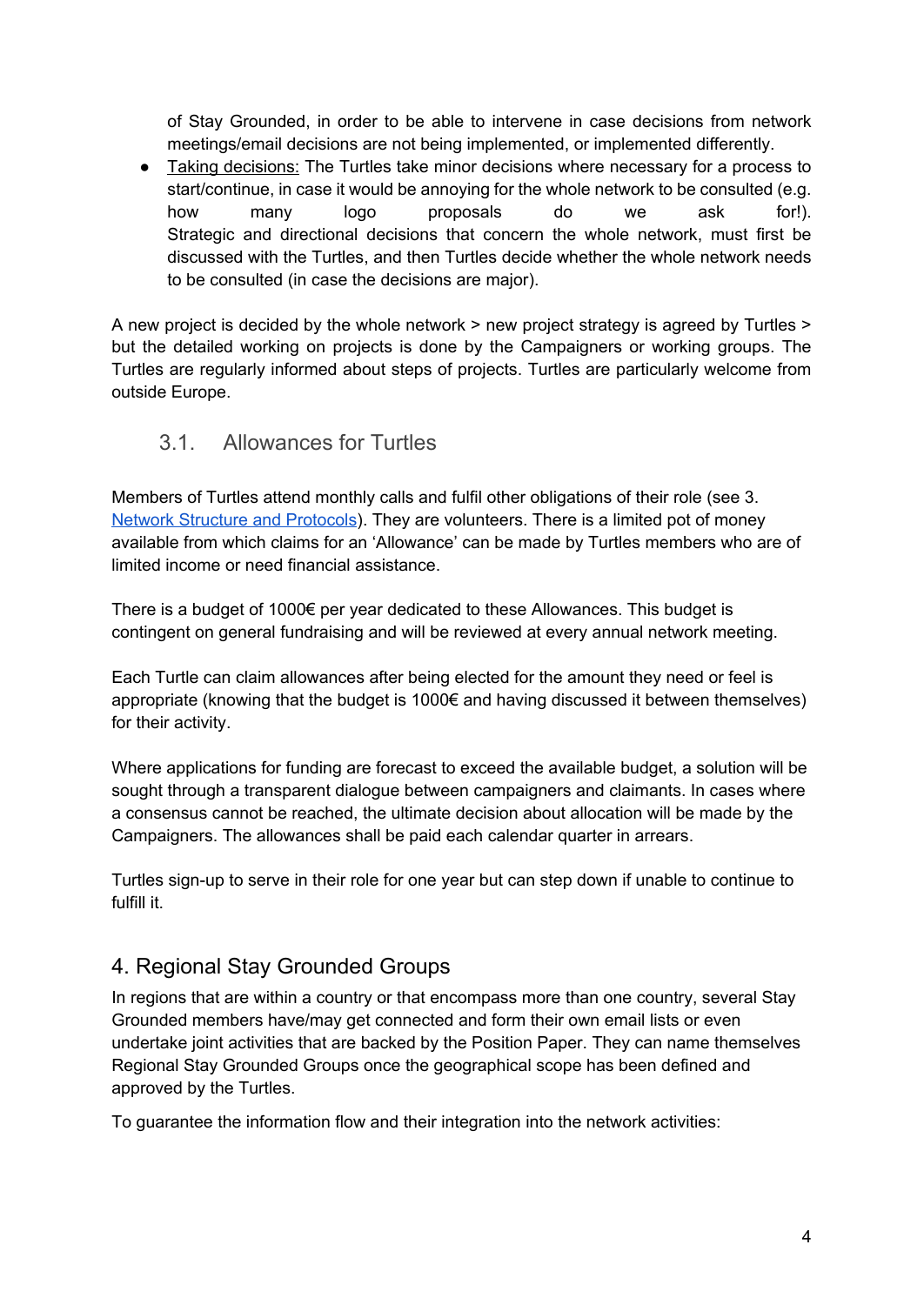- Each regional group is allocated a campaigner whose responsibility is to follow the chapter's activities and keep them informed frequently of any SG activities/developments in their area.
- All Regional Groups are encouraged to designate one representative as member of the Turtles in a democratic process. They will have an advisory status until the next network meeting where they can be elected. (see point 3)
- Alternatively (in case Regional Stay Grounded Groups don't have the capacity to designate a Turtle) they must designate a delegate (and if wished, an alternate) to the Turtles+. The delegate has the obligation to participate in so-called Turtles+ calls (= call with the Turtles + regional Delegates, ideally taking place every two months directly before the regular Turtles call). The Turtles+ calls serve to exchange information about what is happening in the active regions, and in the Stay Grounded network. The delegate is responsible to feed relevant information from the Turtles+ Calls back to the Regional Group and vice versa. The delegates and the Turtles are on one email list where only information is exchanged concerning the calls & minutes.

Regional Groups can take positions on issues within their region (e.g. sign letters as a Stay Grounded Regional Group) as long as they are in line with the Stay Grounded position paper and if done in coordination with the assigned network campaigner. For potentially controversial cases, the campaigner should send the proposal for sign-on to the Turtles+ email list and ask for concerns.

The responsibility of conveying the information to the network and the Turtles+ lies with the regional network delegates (including updating [the network document for overview of sign](https://cloud.stay-grounded.org/apps/onlyoffice/59055?filePath=%2FStay Grounded Members_Shared Cloud%2FActive Regions%2FSG_Letters_Petitions_Sign_Ons.xlsx)[ons\)](https://cloud.stay-grounded.org/apps/onlyoffice/59055?filePath=%2FStay Grounded Members_Shared Cloud%2FActive Regions%2FSG_Letters_Petitions_Sign_Ons.xlsx).

#### <span id="page-4-0"></span>5. The Campaigners

The current campaigners of Stay Grounded can be found on the team page: [https://stay](https://stay-grounded.org/team/)[grounded.org/team/.](https://stay-grounded.org/team/) They are employed in Vienna at the small NGO Periskop. They are bound by the decisions taken by the network members (e.g. at network meetings) and are part of the Turtles team.

The employment decision for new campaigners is taken by the Turtles and the job application is shared within the network. When setting up the job commission which organises the application process and decision, members will be asked if one of them wants to also join the job commission. The goal is to allow greatest possible democratic involvement of members. At the annual network meetings, there will be a slot where campaigners specifically ask for feedback and critique. This can also be raised throughout the year.

The campaigners are responsible for:

- fundraising (for the payment of the jobs and its activities)
- administration, network coordination and project management
- website, social media, Stay Grounded email accounts, online library and List(s) moderation
- answering or coordinating media / press requests
- Preparation of reports and other publications
- together with the Turtles, having an overview of what needs to be done.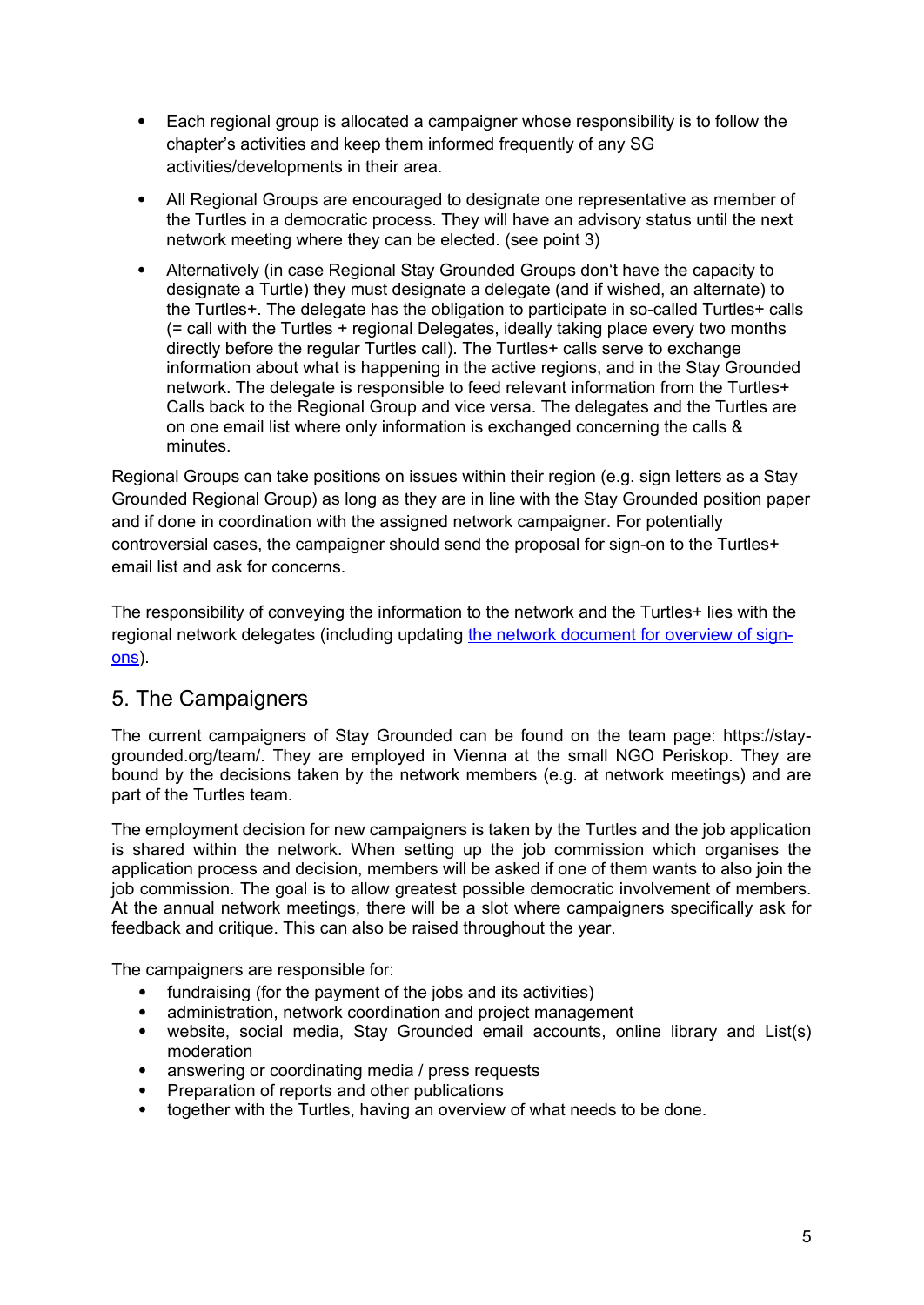## <span id="page-5-0"></span>6. Working Groups

- For each planned activity or special topic, a working group can be formed (e.g.preparation for a network meeting; drafting a petition; organising action weeks, linking similar struggles etc.).
- The working group can take decisions de-centrally. In certain cases activities need to be proposed formally to the whole network or to campaigners/Turtles (see 7).

Forming of working groups

- A new working group (WG) can be proposed at a network meeting
- Alternatively, between network meetings: submit a short proposal to the Turtles (via turtles[at]lists.riseup.net), answering the following questions: What will the working group work on? How does this fit with existing network plans, strategy and positions? Is the working group temporary or long-term? Who will do the coordination? > If there are no concerns by Turtles the WG can informally start its work and then get formal approval at next network meeting

Criteria for forming a working group

- Needs at least one nominated coordinator
- At least two members
- In line with SG position paper

#### Mode of operation

- Working groups are generally open to all members; they could be closed for certain important working periods where it would be complicated to integrate new people
- One staff campaigner will support the working group, will serve as the organizational point of contact, and may choose to be a participant in the working group. The working group and campaigner will have at least one call every three months to give updates, discuss and look for synergies etc.
- One WG member gets access to SG videocall software to book calls (these calls must be included into videocall software calendar beforehand to avoid doublebooking)
- Activites requiring resources (eg. webdesign, social media support, press work, layout, printing or money for travel costs etc…) must be discussed and agreed on with campaigners in advance
- WG updates are brought to Turtles calls regularly. This should be arranged through the contact campaigner (who the WG coordinator should be keeping in the loop on all progress and meetings)
- WGs give updates and get feedback at network meetings

participation of non-members

● Working groups should be for members; but if people are only interested in the WG and are in line with the position paper, non-members could join if the WG members accept this

#### <span id="page-5-1"></span>7. Acting on behalf of Stay Grounded

The following activities need to be proposed more formally to the email list, where everyone should be given a clear and reasonable deadline (a week should be seen as standard for nonurgent proposals) to consider the proposal and lodge potential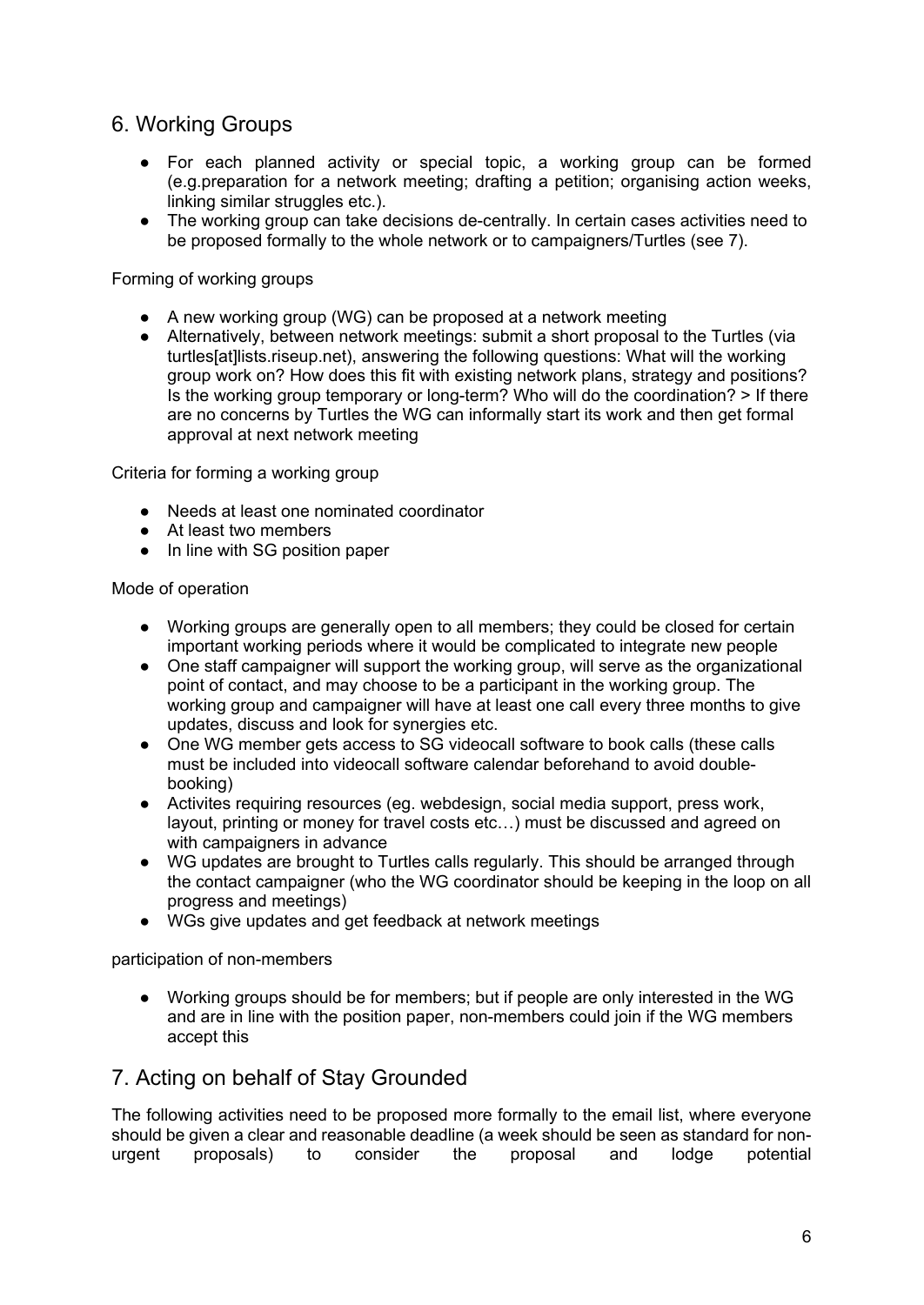objections/concerns/suggestions (if they then turn out to need more than a quick, uncontroversial sign-off they should be brought to the Turtles for more discussion):

● Signing-up Stay Grounded to open letters, political statements, as an official supporter of relevant actions etc.

The following activities are encouraged but need to be proposed to and approved by the Turtles:

- Attending events or actions as a representative of Stay Grounded
- Agreeing forms of support and collaboration of Stay Grounded with other groups
- Organising an action as Stay Grounded
- Fundraising for Stay Grounded
- Opening new media channels for Stay Grounded
- <span id="page-6-0"></span>8. Email list and role of spokes / delegates
	- We have two global email lists:
		- o [stay-grounded@lists.riseup.net](mailto:stay-grounded@lists.riseup.net) : Every Member organisation / group has between one and four spokes in the Stay Grounded Network (and therefore on this email list). Important information on the network's plans are being sent,<br>and decisions are being taken here. decisions are being taken here. We expect list members to share all significant information with and report back to their groups.

The list is a moderated list: in case agreements on communication (see below) are not considered, emails will not be forwarded by the campaigners. Also, in case more than two mails a day come through the list, the campaigners may decide to accept an email a few days later.

- sq-discussion@lists.riseup.net : A facultative discussion list for all members and interested people. It is not moderated. The Stay Grounded email list should therefore be used for information and proposals that are of interest to all. In order not to spam the list, answers should in most cases not be sent to the whole network. In many cases, it might be enough to address a particular person, or the Turtles or campaigners.
- Individuals (individual members, active at Stay Grounded, who are not part of an organization) are allowed to be on the email lists.
- On the email lists and at Network meetings, we assume that everyone is giving their ideas/input/analysis as individuals unless they specifically state that they are representing the opinion of their group.
- For particularly complex/contentious decisions, the spokes can request to consult with their Group/ organisation; Group members themselves can also ask for further consultation if they see decisions being made by their spokes that they believe should have been taken out for wider discussion. Any Member can request extra consideration time for decisions that require internal consultation within their Group or Network and other Members should be respectful of this within the time frame available.
- If spokes need to get in contact with each other and do not have email/phone, they can ask the campaigners for their contacts and they are allowed to pass them on.
- We will not use the email lists to share opinions or criticism about other Stay Grounded Member Groups or spokes. We will never use the list to talk about the conduct of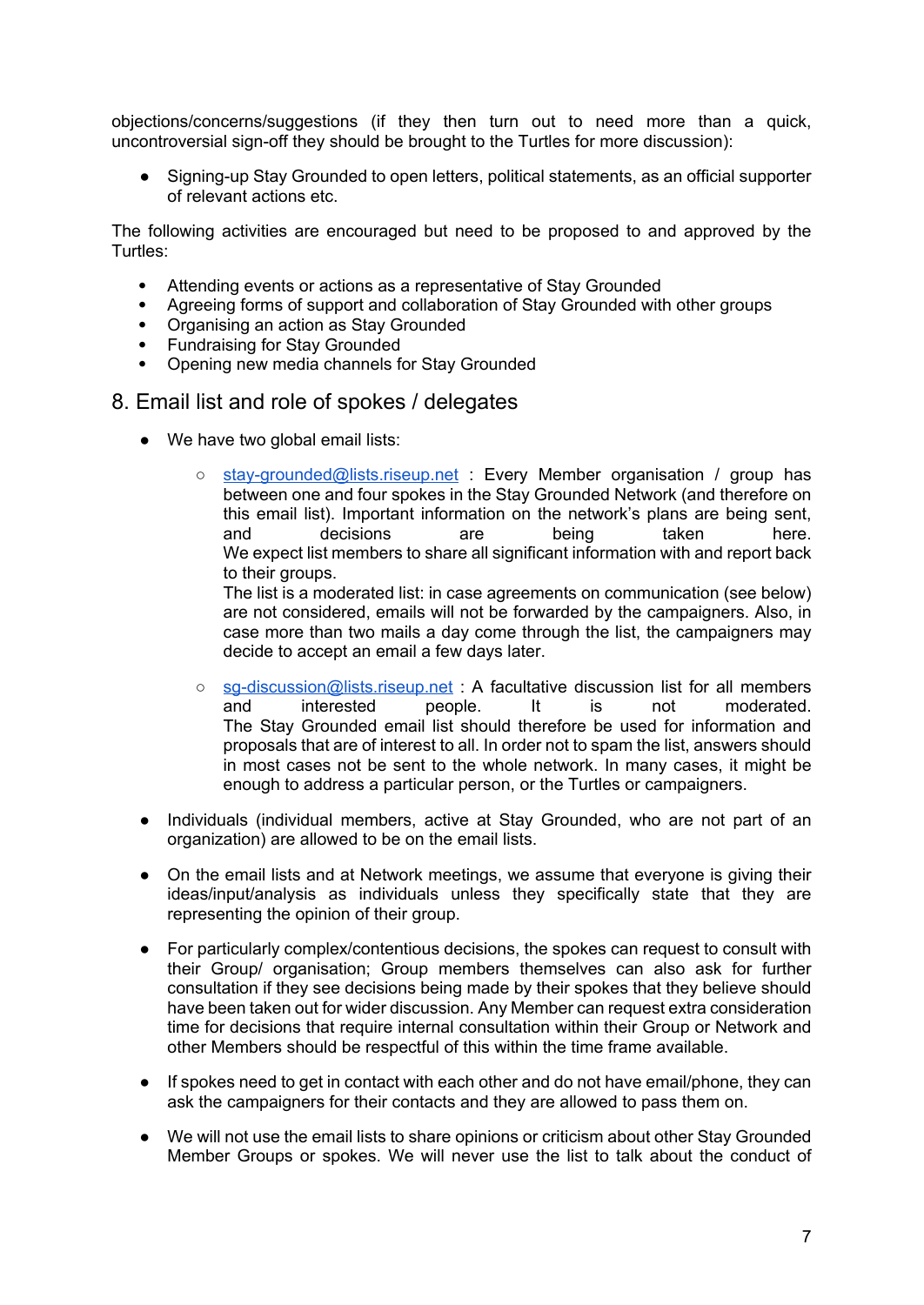individuals in our network or to publicly challenge or criticise people's behaviour. If you perceive a problem please raise it with the Turtles/campaigners.

● Try to use clear email subject titles.

#### <span id="page-7-0"></span>9. Mutual support and respect

We expect all Members to behave respectfully to each other and to not take any action that would undermine the work of Stay Grounded or its Members. By joining, Members agree to the following:

- To treat all members fairly, being mindful of the differences in size, organisation, power, communication processes and resources, between the different Member Groups/ Networks
- To use a respectful tone in communications
- We expect all Groups to be responsible for the conduct and behaviour of their spokes and to ensure that they follow these Protocols above. If any Members believe there is a problem with the behaviour of a particular spoke, they should, if possible, approach the problematic spoke privately and ask them to change their behaviour. Having done that, if no improvement occurs then it should be raised with the campaigners who will then approach other people from that spoke's group and ask them to resolve the issue internally. An issue with a particular individual should not be raised with the wider List until these and all other avenues have been exhausted. As a last resort, if the rest of the list believes it is necessary (after serious discussion involving as many Members as possible), a group might be asked to find a new person to act as group spoke; or the whole group might be asked to temporarily step back from the coalition until the problem is resolved; or (in extreme cases) a group might be asked to permanently leave the coalition. These discussions should always happen in face-to-face meetings or on phone/Skype calls, not on the email list, although the list should be informed if such discussions are going to happen.

#### <span id="page-7-1"></span>10. Media and Public events

- Ideally, people should speak to the media or at public events as representatives of their individual groups; saying that they are part of the Stay Grounded Network.
- In the case of someone speaking as Stay Grounded (because for some reason it really makes sense) they should stick to the content of the Position Paper and other Stay Grounded policy papers.
- Media enquiries or media articles about Stay Grounded should be shared with the campaigners, so that they are fully aware and can inform the Members if necessary.

#### <span id="page-7-2"></span>11. Website

The campaigners update the website. When anyone wants to make a change, post an article, translate something etc., that's great - then please contact them.

#### <span id="page-7-3"></span>12. Social media

A team consisting of a campaigners and volunteers have access to the Facebook, Instagram, Mastodon and Twitter channels. If you want something to be posted, that's great, then please contact them (via manuel@stay-grounded.org). If you want to participate in the Social Media Working Group please also contact them.